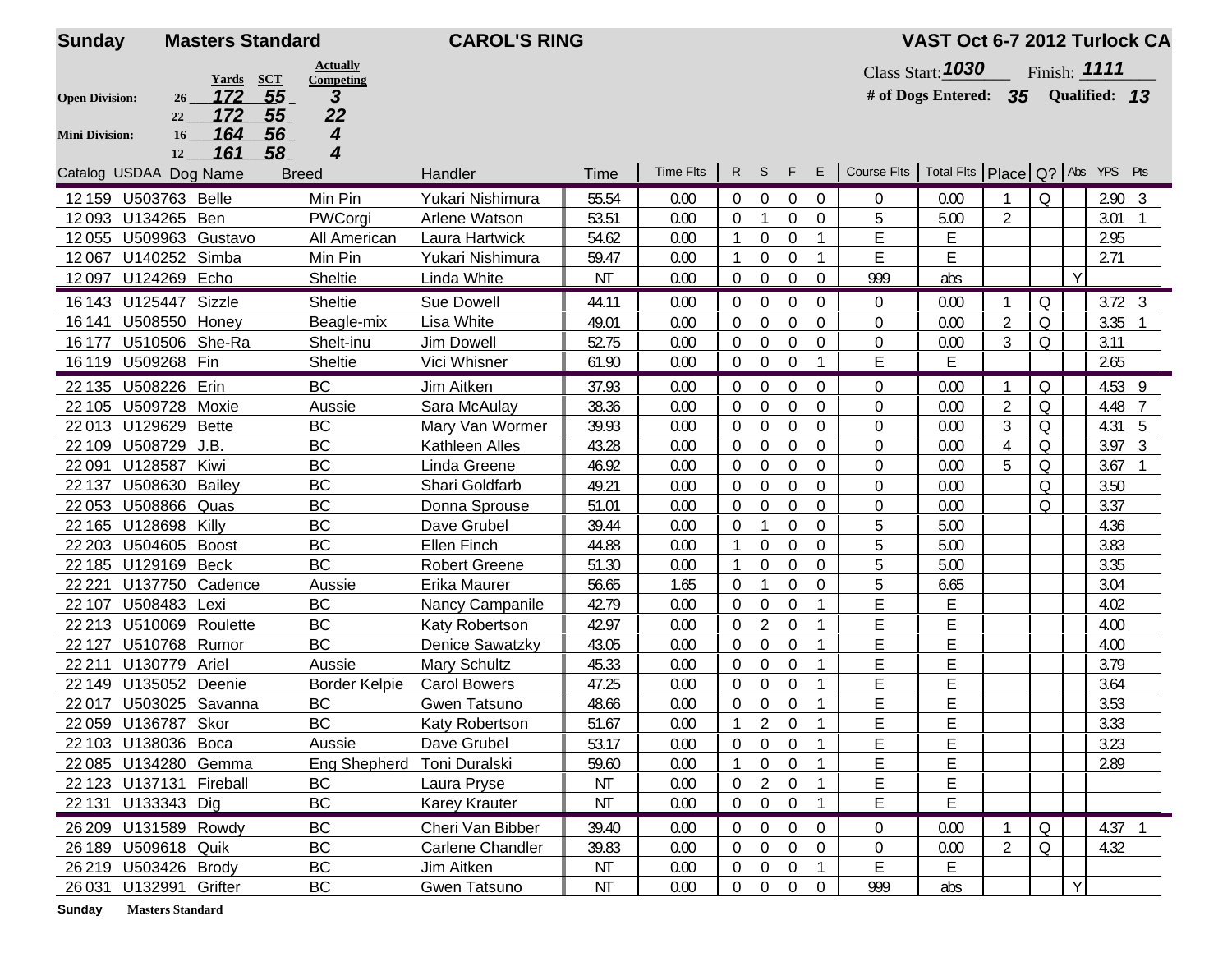| <b>Sunday</b>         | <b>Perf III Standard</b>    |                                            | <b>CAROL'S RING</b>      |           |                  |                  |                |                  |          |                                                     | VAST Oct 6-7 2012 Turlock CA |                |          |                |  |
|-----------------------|-----------------------------|--------------------------------------------|--------------------------|-----------|------------------|------------------|----------------|------------------|----------|-----------------------------------------------------|------------------------------|----------------|----------|----------------|--|
|                       | Yards                       | <b>Actually</b><br><b>SCT</b><br>Competing |                          |           |                  |                  |                |                  |          |                                                     | Class Start: $1001$          |                |          | Finish: 1026   |  |
| <b>Open Division:</b> | 172<br>22<br>172            | 58<br>4<br>8<br>58                         |                          |           |                  |                  |                |                  |          |                                                     | # of Dogs Entered: 19        |                |          | Qualified: 8   |  |
| <b>Mini Division:</b> | 16<br>164<br>12<br>161<br>8 | 3<br>59<br>61<br>4                         |                          |           |                  |                  |                |                  |          |                                                     |                              |                |          |                |  |
|                       | Catalog USDAA Dog Name      | <b>Breed</b>                               | Handler                  | Time      | <b>Time Flts</b> |                  | $R$ S          | F                | E        | Course Flts   Total Flts   Place   Q?   Abs YPS Pts |                              |                |          |                |  |
|                       | 08 073 U136845 Fonzie       | Papillon                                   | Marti Fuguay             | 41.33     | 0.00             | $\Omega$         | $\Omega$       | $\Omega$         | $\Omega$ | $\Omega$                                            | 0.00                         |                | Q        | $3.90 \quad 3$ |  |
| 08 207                | U502019<br>Otterpop         | All American                               | Laura Hartwick           | 51.38     | 0.00             | $\overline{0}$   | $\mathbf 0$    | $\Omega$         | $\Omega$ | $\mathbf 0$                                         | 0.00                         | $\overline{2}$ | $\Omega$ | 3.13           |  |
| 08 187                | U119080 Brandy              | <b>JRT</b>                                 | Jeanne Nixon             | 70.35     | 0.00             | $\Omega$         | $\Omega$       | 0                |          | E                                                   | Е                            |                |          | 2.29           |  |
| 08 051                | U137315 Poppy               | Chi Mix                                    | Lisa White               | <b>NT</b> | 0.00             |                  | $\theta$       | $\Omega$         |          | E                                                   | E                            |                |          |                |  |
| 12121                 | U510986<br>Millie           | Border Corgi                               | Kathy Van Der Maa        | 50.87     | 0.00             | $\Omega$         | $\Omega$       | 0                | $\Omega$ | 0                                                   | 0.00                         |                | $\Omega$ | 3.22           |  |
| 12125                 | U126026<br>Bodee            | Poodle                                     | Marti Fuguay             | 42.58     | 0.00             | $\Omega$         | $\Omega$       | $\Omega$         |          | E                                                   | E                            |                |          | 3.85           |  |
| 12043                 | U512630<br>Ghillie          | Sheltie                                    | Sherri Hollenbeck        | 56.82     | 0.00             | 0                | $\mathbf 0$    | $\boldsymbol{0}$ |          | E                                                   | E                            |                |          | 2.89           |  |
| 16069                 | U135810 Wit                 | <b>BC</b>                                  | Lauri Plummer            | 37.57     | 0.00             | $\Omega$         | $\theta$       | $\Omega$         | $\Omega$ | $\mathbf{0}$                                        | 0.00                         |                | Q        | 4.58 5         |  |
| 16089                 | U133967<br>Lily             | All American                               | Mo Carroll               | 45.99     | 0.00             | $\boldsymbol{0}$ | $\mathbf{0}$   | $\Omega$         | $\Omega$ | $\Omega$                                            | 0.00                         | $\overline{2}$ | $\Omega$ | $3.74 \quad 3$ |  |
| 16 1 29               | U117541<br><b>Bud</b>       | <b>BC</b>                                  | <b>Barbara McElhiney</b> | 53.71     | 0.00             | $\Omega$         | $\Omega$       | 0                | $\Omega$ | 0                                                   | 0.00                         | 3              | Q        | 3.20           |  |
| 16 195                | U124091<br>Annie            | <b>BC</b>                                  | Kathleen Alles           | 37.93     | 0.00             | $\Omega$         |                | $\Omega$         | $\Omega$ | 5                                                   | 5.00                         | 4              |          | 4.53           |  |
| 16029                 | U511283<br>Sydney           | Aussie                                     | <b>Karen Overstreet</b>  | 61.99     | 3.99             | $\Omega$         |                | $\theta$         | $\theta$ | 5                                                   | 8.99                         |                |          | 2.77           |  |
| 16 157                | Trane<br>U125087            | <b>BC</b>                                  | <b>Mike Kambeitz</b>     | 64.03     | 6.03             |                  |                | 0                | $\Omega$ | 10                                                  | 16.03                        |                |          | 2.69           |  |
| 16079                 | U125635<br>Piper            | Aussie                                     | Sue Rush                 | 45.55     | 0.00             | $\overline{0}$   | $\Omega$       | 0                |          | E                                                   | Ε                            |                |          | 3.78           |  |
| 16057                 | U128901<br>Styx             | BC                                         | <b>Karey Krauter</b>     | NT        | 0.00             | 0                | $\mathbf 0$    | $\theta$         |          | E                                                   | E                            |                |          |                |  |
| 22 171                | U501822 Tweed               | <b>BC</b>                                  | Bettina Keszthelyi       | 42.82     | 0.00             | $\Omega$         | $\Omega$       | $\Omega$         | $\Omega$ | $\Omega$                                            | 0.00                         |                | $\Omega$ | $4.02 \quad 3$ |  |
| 22 169                | U119818<br>Tika             | Craussie                                   | <b>Ellen Finch</b>       | 48.08     | 0.00             | $\Omega$         | $\overline{0}$ | $\theta$         | $\Omega$ | $\mathbf 0$                                         | 0.00                         | $\overline{2}$ | Q        | 3.58           |  |
| 22015                 | U123644<br><b>Brenn</b>     | <b>BC</b>                                  | <b>Carlene Chandler</b>  | 46.83     | 0.00             | $\Omega$         |                | 0                | $\Omega$ | 5                                                   | 5.00                         | 3              |          | 3.67           |  |
| 22 167                | U512556 Robin               | Golden Retr                                | <b>Kathy Quiroz</b>      | 53.84     | 0.00             | $\overline{0}$   | $\theta$       | $\overline{0}$   |          | E                                                   | Е                            |                |          | 3.19           |  |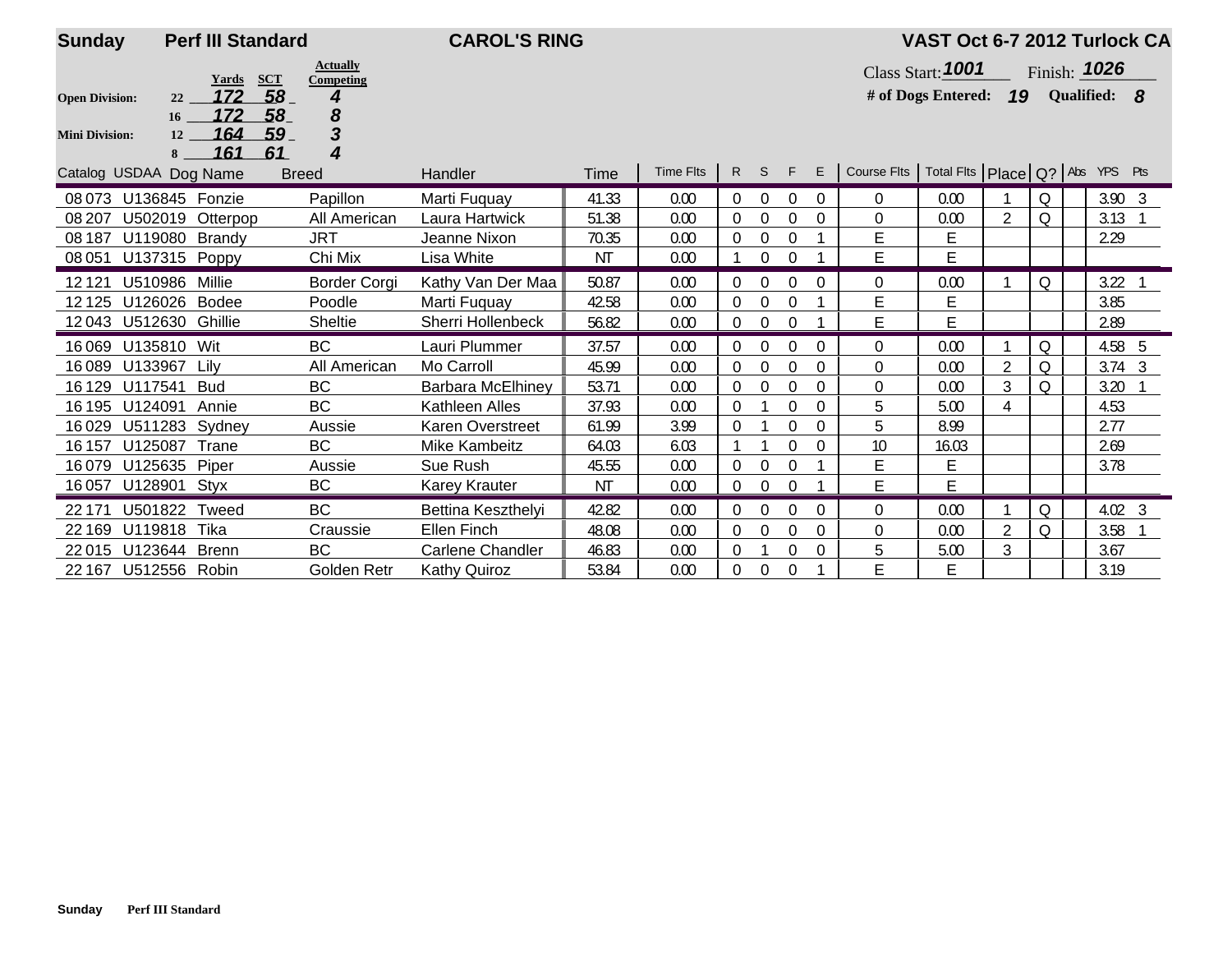| <b>Sunday</b>         |                         | <b>Masters Snooker</b> |                              | <b>CAROL'S RING</b>             |           |                     |                  |                           |                    |                | VAST Oct 6-7 2012 Turlock CA |                |           |                |
|-----------------------|-------------------------|------------------------|------------------------------|---------------------------------|-----------|---------------------|------------------|---------------------------|--------------------|----------------|------------------------------|----------------|-----------|----------------|
|                       |                         | <b>SCT</b>             | <b>Actually</b><br>Competing |                                 |           |                     |                  |                           | Class Start: $130$ |                |                              | Finish: $212$  |           |                |
| <b>Open Division:</b> | 26                      | 50.00                  | $\boldsymbol{2}$             |                                 |           |                     |                  |                           |                    |                | # of Dogs Entered: 38        | Qualified: 9   |           |                |
|                       | 22                      | 50.00                  | 21                           |                                 |           |                     |                  |                           |                    |                |                              |                |           |                |
| <b>Mini Division:</b> | 16                      | 51.00                  | 5                            |                                 |           |                     |                  |                           |                    |                |                              |                |           |                |
|                       | 12                      | 52.00                  | 6                            |                                 |           |                     |                  | Clsing                    |                    | Points         |                              |                |           |                |
| Catalog               |                         | USDAA Dog Name         | <b>Breed</b>                 | Handler                         | Time      | <b>Opening Path</b> | E                | max                       | Opning             | Clsing         | Total                        | Place Q?       |           | Pts            |
| 12093                 | U134265 Ben             |                        | PWCorgi                      | Arlene Watson                   | 55.94     | 131412              | $\overline{0}$   | 7                         | 12                 | 27             | 39                           |                | SQ        | 5              |
| 12099                 | U500760 Sparkle         |                        |                              | Pinchippet Arlene Watson        | <b>NT</b> | 131412              | $\mathbf 0$      | 7                         | 12                 | 27             | 39                           | $\overline{2}$ | Q         | 3              |
| 12 159                | U503763                 | <b>Belle</b>           | Min Pin                      | Yukari Nishimura                | 66.44     | 161616              | $\mathbf 0$      | 5                         | 21                 | 14             | 35                           | 3              |           | $\mathbf{1}$   |
| 12111                 | U135683                 | <b>Breeze</b>          | Chi-terrier                  | <b>Barbara McElhiney</b>        | 35.65     | 141614              | $\mathbf 0$      | $\mathbf 0$               | 17                 | 0              | 17                           | 4              |           |                |
| 12067                 | U140252 Simba           |                        | Min Pin                      | Yukari Nishimura                | 31.59     | 16171               | $\mathbf 0$      | $\boldsymbol{0}$          | 16                 | 0              | 16                           |                |           |                |
| 12055                 | U509963 Gustavo         |                        |                              | All America Laura Hartwick      | 15.03     |                     | $\overline{0}$   | $\mathbf{0}$              |                    | 0              | -1                           |                |           |                |
| 12097                 | U124269 Echo            |                        | <b>Sheltie</b>               | Linda White                     | NT        |                     | $\mathbf 0$      | $\Omega$                  | $\Omega$           | $\Omega$       | abs                          |                |           |                |
| 16 14 1               | U508550 Honey           |                        | Beagle-mix Lisa White        |                                 | 54.18     | 151414              | $\overline{0}$   |                           | 16                 | 27             | 43                           |                | <b>SQ</b> | 3              |
| 16119                 | U509268 Fin             |                        | <b>Sheltie</b>               | Vici Whisner                    | 50.12     | 131312              | $\boldsymbol{0}$ |                           | 11                 | 27             | 38                           | $\overline{2}$ | Q         | $\mathbf{1}$   |
| 16 177                | U510506 She-Ra          |                        | Shelt-inu                    | Jim Dowell                      | 52.47     | 161614              | $\mathbf 0$      | 5                         | 19                 | 14             | 33                           | 3              |           |                |
|                       | 16 143 U125447 Sizzle   |                        | Sheltie                      | <b>Sue Dowell</b>               | NT        | 161616              | $\mathbf 0$      | $\overline{2}$            | 21                 | $\overline{2}$ | 23                           | 4              |           |                |
|                       | 16 151 U135951 Trick    |                        | Sheltie                      | Sue Dowell                      | 37.32     | 161615              | $\mathbf 0$      | $\Omega$                  | 20                 | $\overline{0}$ | 20                           |                |           |                |
|                       | 22 135 U508226 Erin     |                        | <b>BC</b>                    | Jim Aitken                      | 48.50     | 161616              | $\overline{0}$   | $\overline{7}$            | 21                 | 27             | 48                           | 1              | SQ        | 9              |
| 22017                 | U503025                 | Savanna                | <b>BC</b>                    | Gwen Tatsuno                    | 58.38     | 171716              | $\overline{0}$   | 6                         | 23                 | 20             | 43                           | $\overline{2}$ | SQ        | $\overline{7}$ |
| 22085                 | U134280                 | Gemma                  |                              | Eng Sheph Toni Duralski         | 56.80     | 161616              | $\mathbf 0$      | 6                         | 21                 | 20             | 41                           | 3              | <b>SQ</b> | 5              |
| 22053                 | U508866                 | Quas                   | BC                           | Donna Sprouse                   | 56.15     | 161614              | $\mathbf 0$      | 6                         | 19                 | 20             | 39                           | 4              | Q         | 3              |
| 22 131                | U133343 Dig             |                        | <b>BC</b>                    | <b>Karey Krauter</b>            | 52.08     | 161617              | $\mathbf 0$      | 5                         | 22                 | 14             | 36                           | 5              |           |                |
|                       | 22 123 U137131 Fireball |                        | BC                           | Laura Pryse                     | 55.49     | 1717                | $\mathbf 0$      | 6                         | 16                 | 20             | 36                           |                |           |                |
| 22 1 27               | U510768 Rumor           |                        | <b>BC</b>                    | <b>Denice Sawatzky</b>          | 41.96     | 161616              | $\mathbf 0$      | 5                         | 21                 | 14             | 35                           |                |           |                |
| 22021                 | U133257                 | Avery                  |                              | <b>LHWhippet Sharon Kroeger</b> | 54.02     | 161616              | $\boldsymbol{0}$ | 5                         | 21                 | 14             | 35                           |                |           |                |
| 22 137                | <b>U508630 Bailey</b>   |                        | <b>BC</b>                    | Shari Goldfarb                  | 57.26     | 171714              | $\mathbf 0$      | $\boldsymbol{\varLambda}$ | 21                 | 9              | 30                           |                |           |                |
| 22 20 3               | U504605                 | <b>Boost</b>           | <b>BC</b>                    | <b>Ellen Finch</b>              | 46.04     | 161615              | $\overline{0}$   | $\boldsymbol{\varLambda}$ | 20                 | 9              | 29                           |                |           |                |
| 22 103                | U138036                 | Boca                   | Aussie                       | Dave Grubel                     | <b>NT</b> | 160017              | $\overline{0}$   | 5                         | 15                 | 14             | 29                           |                |           |                |
|                       | 22 165 U128698 Killy    |                        | <b>BC</b>                    | Dave Grubel                     | 36.73     | 141412              | $\mathbf 0$      | 5                         | 13                 | 14             | 27                           |                |           |                |
|                       | 22 149 U135052 Deenie   |                        |                              | Border Kel Carol Bowers         | 29.59     | 161616              | 0                | $\overline{2}$            | 21                 | $\overline{2}$ | 23                           |                |           |                |
|                       | 22 115 U504534 Kollee   |                        | <b>BC</b>                    | <b>Shelley Carrillo</b>         | 30.85     | 161616              | $\mathbf 0$      | $\overline{2}$            | 21                 | $\overline{2}$ | 23                           |                |           |                |
|                       | 22 205 U505326 Flurry   |                        |                              | LHWhippet Sharon Kroeger        | 37.51     | 161616              | $\overline{0}$   | $\overline{2}$            | 21                 | $\overline{2}$ | 23                           |                |           |                |
|                       |                         | 22 221 U137750 Cadence |                              | Erika Maurer                    | 28.90     | 16161               | 0                | 2                         | 15                 | 2              | 17                           |                |           |                |
|                       | 22 213 U510069 Roulette |                        | Aussie<br>BC                 | Katy Robertson                  | 29.24     | 161610              | $\mathbf 0$      | 2                         | 15                 | $\overline{2}$ | 17                           |                |           |                |
|                       | 22 211 U130779 Ariel    |                        | Aussie                       | Mary Schultz                    | 43.86     | 17171               | $\mathbf 0$      | $\theta$                  | 17                 | 0              | 17                           |                |           |                |
|                       |                         |                        | Aussie                       | Sara McAulay                    | 19.65     |                     | $\boldsymbol{0}$ | $\theta$                  | 15                 | 0              | 15                           |                |           |                |
|                       | 22 105 U509728 Moxie    |                        |                              |                                 |           | 16161               |                  |                           |                    |                |                              |                |           |                |
|                       | 22 059 U136787 Skor     |                        | BC                           | Katy Robertson                  | 36.02     | 161016              | $\mathbf 0$      | $\mathbf{0}$              | 15                 | 0              | 15                           |                |           |                |
|                       | 22 107 U508483 Lexi     |                        | <b>BC</b>                    | Nancy Campanile                 | 15.89     | 1616                | $\overline{0}$   | 0                         | 14                 | 0              | 14                           |                |           |                |
|                       | 22 101 U509899 Fynn     |                        | BC                           | Lee Elgie                       | ΝT        |                     | $\overline{0}$   | $\overline{0}$            | $\overline{0}$     | $\mathbf{0}$   | abs                          |                |           |                |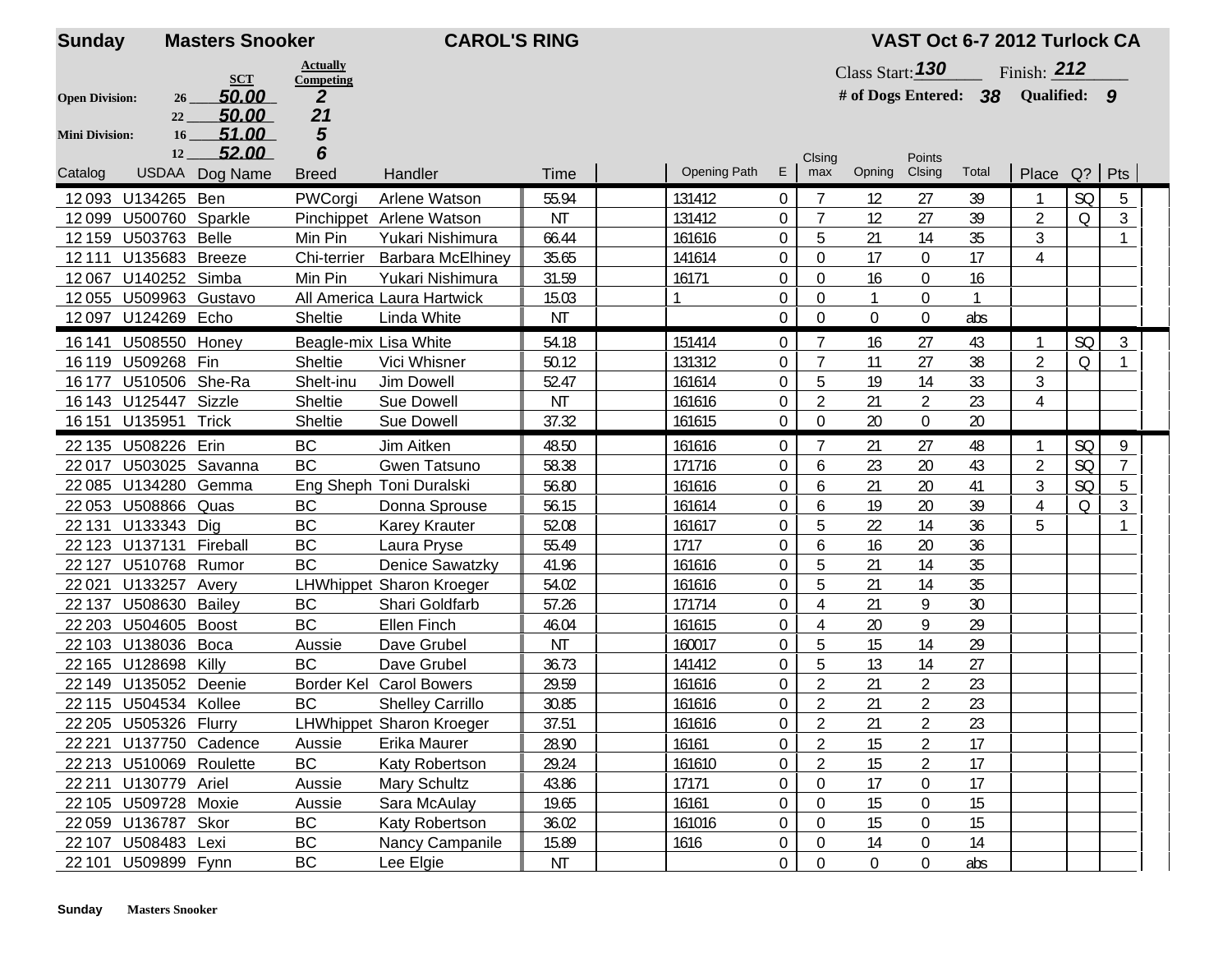| <b>Sunday</b>         |                       | <b>Masters Snooker</b> |                              | <b>CAROL'S RING</b> |       |              |    |               |                       |                  |       | VAST Oct 6-7 2012 Turlock CA |    |  |
|-----------------------|-----------------------|------------------------|------------------------------|---------------------|-------|--------------|----|---------------|-----------------------|------------------|-------|------------------------------|----|--|
|                       |                       | <b>SCT</b>             | <b>Actually</b><br>Competing |                     |       |              |    |               | Class Start: 130      |                  |       | Finish: $212$                |    |  |
| <b>Open Division:</b> | 26                    | <u>50.00</u>           |                              |                     |       |              |    |               | # of Dogs Entered: 38 |                  |       | Qualified: 9                 |    |  |
|                       | 22                    | <u>50.00</u>           | 21                           |                     |       |              |    |               |                       |                  |       |                              |    |  |
| <b>Mini Division:</b> | 16 <sup>1</sup><br>12 | 51.00<br>52.00         | 5<br>6                       |                     |       |              |    |               |                       |                  |       |                              |    |  |
| Catalog               | <b>USDAA</b>          | Dog Name               | <b>Breed</b>                 | <b>Handler</b>      | Time  | Opening Path | E. | Clsing<br>max | Opning                | Points<br>Clsing | Total | Place Q?   Pts               |    |  |
| 26 209                | U131589               | Rowdy                  | BC                           | Cheri Van Bibber    | 60.85 | 171614       | 0  |               | 20                    | 20               | 40    |                              | SQ |  |
| 26 189                | U509618 Quik          |                        | BС                           | Carlene Chandler    | 10.08 |              |    |               |                       |                  |       |                              |    |  |
| 26 219                | U503426 Brody         |                        | BС                           | Jim Aitken          | ΝT    |              |    |               |                       | $\Omega$         | abs   |                              |    |  |
| 26 0 31               | U132991               | Grifter                | BС                           | Gwen Tatsuno        | ΝT    |              |    |               |                       | $\Omega$         | abs   |                              |    |  |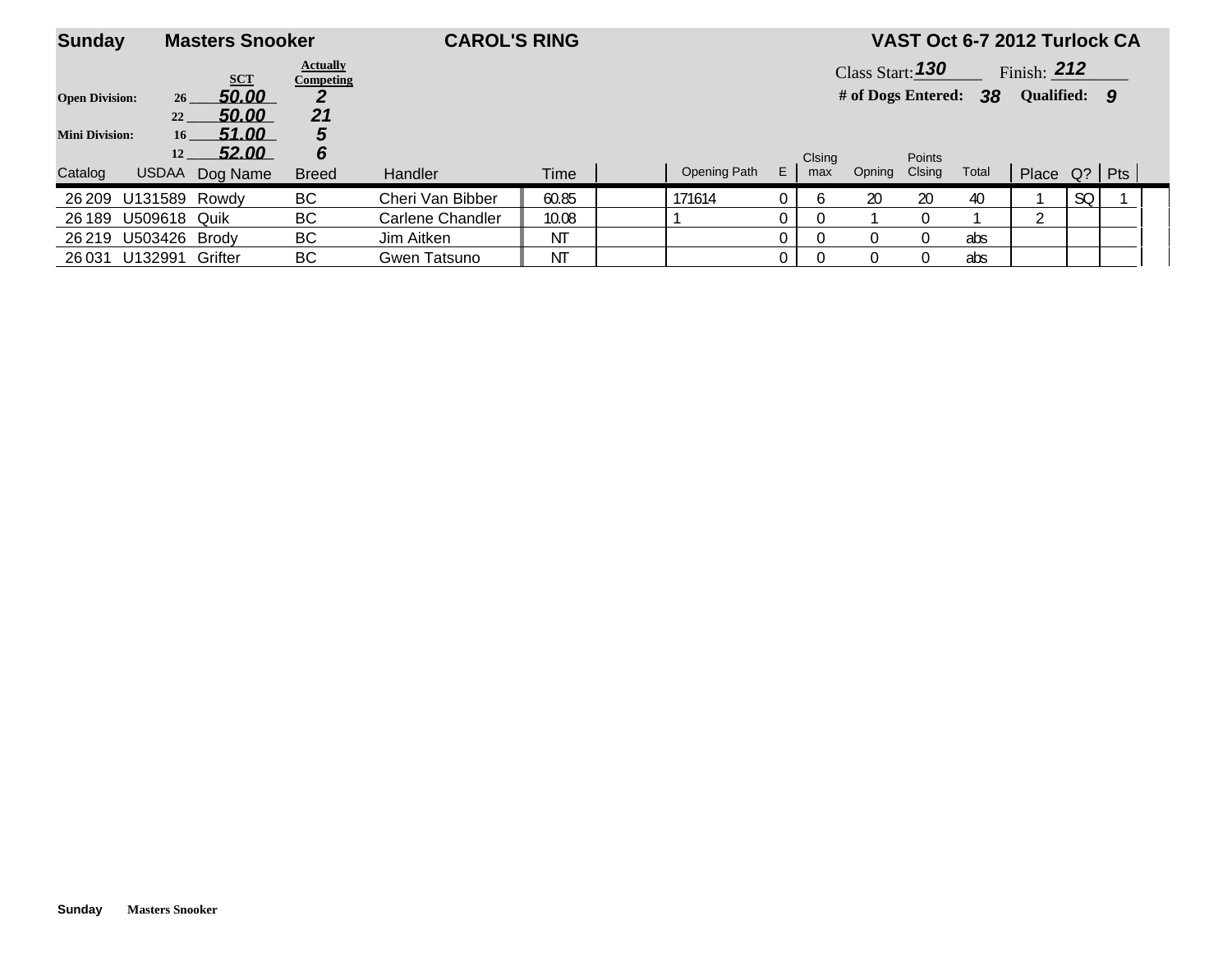| <b>Sunday</b>         |                     | <b>Perf III Snooker</b> |                              | <b>CAROL'S RING</b>          |           |              |                |             |                                    |                  | VAST Oct 6-7 2012 Turlock CA |                    |           |   |  |
|-----------------------|---------------------|-------------------------|------------------------------|------------------------------|-----------|--------------|----------------|-------------|------------------------------------|------------------|------------------------------|--------------------|-----------|---|--|
|                       |                     | <b>SCT</b>              | <b>Actually</b><br>Competing |                              |           |              |                |             | Class Start: $107$                 |                  |                              | Finish: <b>130</b> |           |   |  |
| <b>Open Division:</b> | 22                  | 51.00                   | 3                            |                              |           |              |                |             | # of Dogs Entered: 16 Qualified: 7 |                  |                              |                    |           |   |  |
|                       | 16                  | 51.00                   | 6                            |                              |           |              |                |             |                                    |                  |                              |                    |           |   |  |
| <b>Mini Division:</b> | 12                  | 52.00                   | 3                            |                              |           |              |                |             |                                    |                  |                              |                    |           |   |  |
|                       | 8                   | 53.00                   | 3                            |                              |           |              |                | Clsing      |                                    | Points           |                              |                    |           |   |  |
| Catalog               | <b>USDAA</b>        | Dog Name                | <b>Breed</b>                 | <b>Handler</b>               | Time      | Opening Path | E              | max         | Opning                             | Clsing           | Total                        | Place Q?   Pts     |           |   |  |
| 08 199                | U130736             | William                 | PWCorgi                      | <b>Nell Davis</b>            | 59.71     | 161614       | 0              | 6           | 19                                 | 20               | 39                           |                    | <b>SQ</b> |   |  |
| 08 187                | U119080 Brandy      |                         | <b>JRT</b>                   | Jeanne Nixon                 | 62.20     | 141616       | 0              | 6           | 19                                 | 20               | 39                           | $\overline{2}$     | Q         |   |  |
| 08 051                | U137315 Poppy       |                         | Chi Mix                      | Lisa White                   | 58.69     | 151514       | 0              | 5           | 17                                 | 14               | 31                           | 3                  |           |   |  |
| 12043                 | U512630 Ghillie     |                         | Sheltie                      | Sherri Hollenbeck            | 54.46     | 161316       | 0              | 6           | 18                                 | 20               | 38                           |                    | Q         |   |  |
| 12121                 | U510986             | Millie                  |                              | Border Cor Kathy Van Der Maa | 50.14     | 161616       | 0              |             | 21                                 | 9                | 30                           | $\overline{2}$     |           |   |  |
| 12025                 | U510198             | Clark                   |                              | Pomerania Mardee Jang        | 46.99     | 161515       | $\overline{0}$ | 3           | 19                                 | 5                | 24                           | 3                  |           |   |  |
| 16079                 | U125635 Piper       |                         | Aussie                       | Sue Rush                     | 44.36     | 161616       | $\overline{0}$ |             | 21                                 | 27               | 48                           |                    | <b>SQ</b> | 5 |  |
| 16 145                | U500544 Trek        |                         | Aussie                       | Erika Maurer                 | 51.34     | 161616       | 0              |             | 21                                 | 27               | 48                           | $\overline{2}$     | <b>SQ</b> | 3 |  |
| 16077                 | U507110 Cass        |                         | <b>BC</b>                    | Nancy Tetrick                | 57.68     | 161414       | 0              | 6           | 17                                 | 20               | 37                           | 3                  | Q         |   |  |
| 16089                 | U133967             | Lilv                    | All America Mo Carroll       |                              | 58.98     | 161213       | 0              | 6           | 14                                 | 20               | 34                           | 4                  |           |   |  |
| 16029                 | U511283 Sydney      |                         | Aussie                       | Karen Overstreet             | 43.71     | 161016       | 0              | 5           | 15                                 | 14               | 29                           |                    |           |   |  |
| 16 1 29               | U117541 Bud         |                         | BC                           | <b>Barbara McElhiney</b>     | 21.80     | 1416         | 0              | $\mathbf 0$ | 12                                 | $\mathbf 0$      | 12                           |                    |           |   |  |
| 22 169                | U119818             | Tika                    | Craussie                     | Ellen Finch                  | 49.50     | 1416         | 0              |             | 12                                 | 27               | 39                           |                    | Q         |   |  |
| 22 171                | U501822 Tweed       |                         | BС                           | Bettina Keszthelyi           | 39.78     | 161617       | 0              |             | 22                                 | $\overline{2}$   | 24                           | $\overline{2}$     |           |   |  |
| 22 167                | U512556 Robin       |                         |                              | Golden Ret Kathy Quiroz      | 22.72     | 1616         | 0              | 0           | 14                                 | $\boldsymbol{0}$ | 14                           | 3                  |           |   |  |
|                       | 22015 U123644 Brenn |                         | <b>BC</b>                    | Carlene Chandler             | <b>NT</b> |              | 0              | $\Omega$    | $\Omega$                           | 0                | abs                          |                    |           |   |  |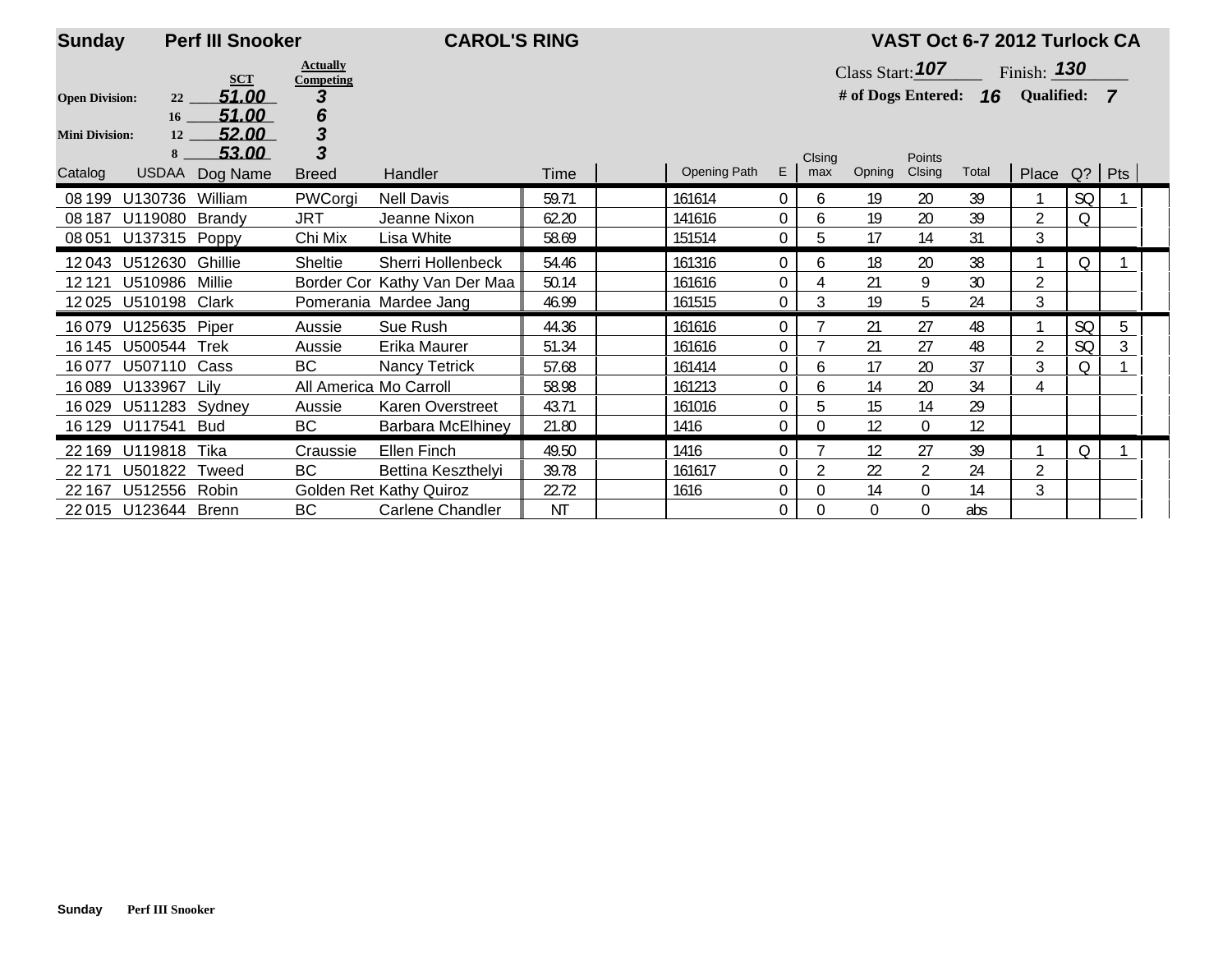| <b>Sunday</b>         |                     | <b>Veterans Snooker</b> |                                     | <b>CAROL'S RING</b>          |       |              |    |        |                    |        | VAST Oct 6-7 2012 Turlock CA |                |  |  |
|-----------------------|---------------------|-------------------------|-------------------------------------|------------------------------|-------|--------------|----|--------|--------------------|--------|------------------------------|----------------|--|--|
|                       |                     | <b>SCT</b>              | <b>Actually</b><br><b>Competing</b> |                              |       |              |    |        | Class Start: 107   |        |                              | Finish: $107$  |  |  |
| <b>Open Division:</b> | 16                  | 52.00                   |                                     |                              |       |              |    |        | # of Dogs Entered: |        | 2                            | Qualified: 0   |  |  |
|                       | 12                  | 52.00                   |                                     |                              |       |              |    |        |                    |        |                              |                |  |  |
| <b>Mini Division:</b> | 8                   | 53.00                   | 0                                   |                              |       |              |    |        |                    |        |                              |                |  |  |
|                       |                     | 54.00                   |                                     |                              |       |              |    | Clsing |                    | Points |                              |                |  |  |
| Catalog               | <b>USDAA</b>        | Dog Name                | <b>Breed</b>                        | Handler                      | Time  | Opening Path | E. | max    | Opning             | Clsing | Total                        | Place Q?   Pts |  |  |
| 04 181                | U121007             | Tater                   | Pomerania Ray Jang                  |                              | 60.94 | 151516       |    |        | 19                 |        | 24                           |                |  |  |
|                       | 16075 U509209 Fritz |                         |                                     | Giant Schn Jennifer Mangelos | 37.49 | 161416       |    |        | 19                 |        | 21                           |                |  |  |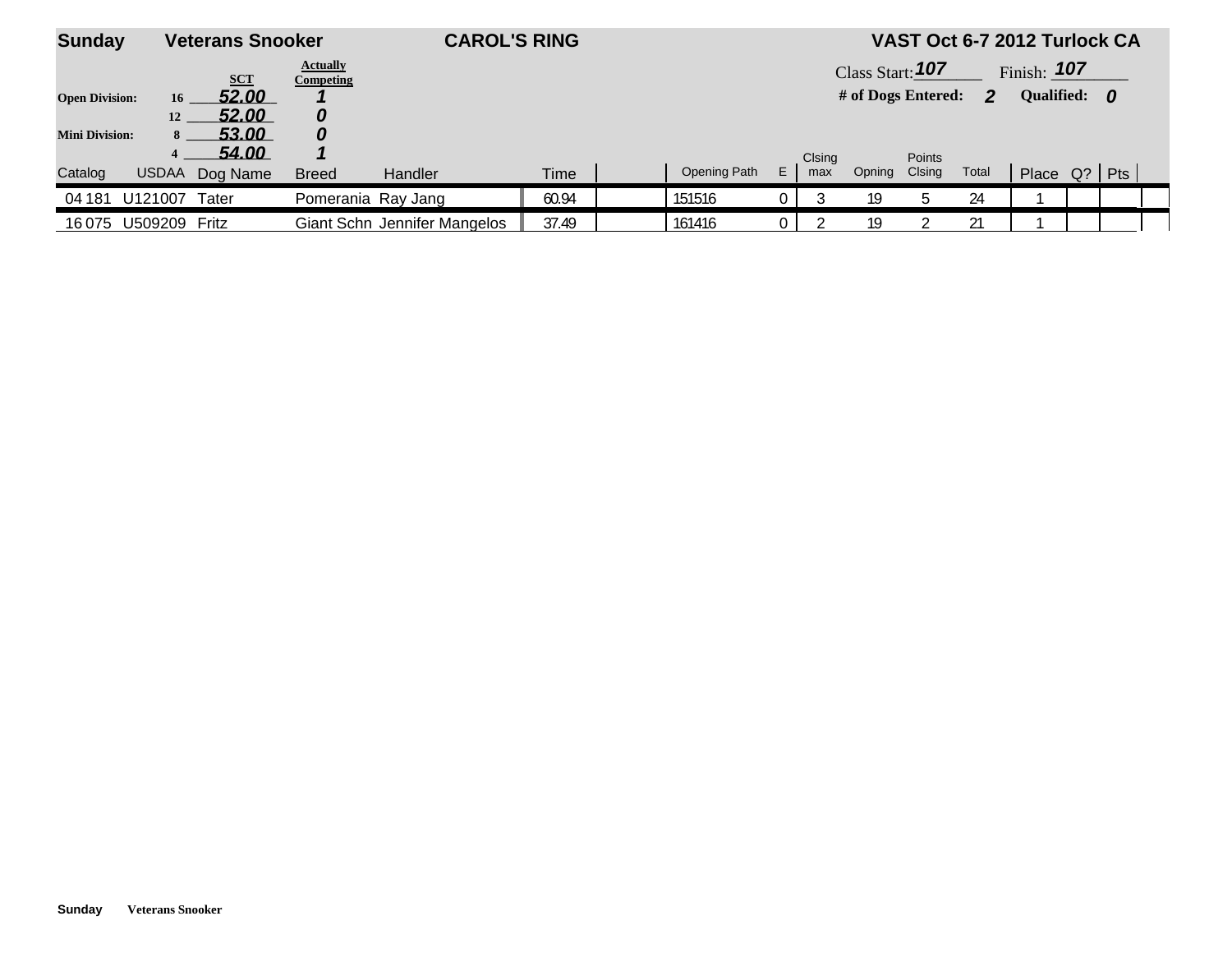| <b>Sunday</b>          | <b>Masters Jumpers</b>                    |                      | <b>CAROL'S RING</b>      |           |                  |                |                  |                  |                |                                                     | VAST Oct 6-7 2012 Turlock CA        |                |             |   |                |                |
|------------------------|-------------------------------------------|----------------------|--------------------------|-----------|------------------|----------------|------------------|------------------|----------------|-----------------------------------------------------|-------------------------------------|----------------|-------------|---|----------------|----------------|
|                        |                                           | <b>Actually</b>      |                          |           |                  |                |                  |                  |                |                                                     | Class Start: $852$                  |                | Finish: 927 |   |                |                |
| <b>Open Division:</b>  | <u>Yards SCT</u><br>137<br>$-33$<br>26    | Competing<br>3       |                          |           |                  |                |                  |                  |                |                                                     | # of Dogs Entered: 37 Qualified: 15 |                |             |   |                |                |
|                        | 137<br>33<br>22                           | 23                   |                          |           |                  |                |                  |                  |                |                                                     |                                     |                |             |   |                |                |
| <b>Mini Division:</b>  | 128<br>33 <sub>1</sub><br>16 <sup>1</sup> | 5                    |                          |           |                  |                |                  |                  |                |                                                     |                                     |                |             |   |                |                |
|                        | <u>125 </u><br>34<br>12                   | 4                    |                          |           | <b>Time Flts</b> | $R$ S          |                  | $-F$             | E              | Course Fits   Total Fits   Place   Q?   Abs YPS Pts |                                     |                |             |   |                |                |
| Catalog USDAA Dog Name |                                           | <b>Breed</b>         | Handler                  | Time      |                  |                |                  |                  |                |                                                     |                                     |                |             |   |                |                |
| 12045 U132419 Latte    |                                           | Papillon             | <b>Pat Walters</b>       | 30.00     | 0.00             | $\overline{0}$ | $\overline{0}$   | $\overline{0}$   | 0              | 0                                                   | 0.00                                |                | Q           |   | $4.17 \quad 3$ |                |
| 12093 U134265 Ben      |                                           | PWCorgi              | Arlene Watson            | 36.57     | 2.57             | $\Omega$       |                  | $\mathbf{0}$     | $\overline{0}$ | 5                                                   | 7.57                                | 2              |             |   | $3.42 \quad 1$ |                |
| 12111                  | U135683 Breeze                            | Chi-terrier          | <b>Barbara McElhiney</b> | 36.65     | 0.00             | $\Omega$       | $\overline{0}$   | $\overline{0}$   |                | E                                                   | E                                   |                |             |   | 3.41           |                |
|                        | 12055 U509963 Gustavo                     | All American         | Laura Hartwick           | NT        | 0.00             | $\overline{0}$ | $\overline{0}$   | $\boldsymbol{0}$ |                | Ε                                                   | E                                   |                |             | Y |                |                |
| 12097 U124269 Echo     |                                           | Sheltie              | Linda White              | <b>NT</b> | 0.00             | $\pmb{0}$      | $\boldsymbol{0}$ | $\overline{0}$   | $\overline{0}$ | 999                                                 | abs                                 |                |             |   |                |                |
| 16 141                 | U508550 Honey                             | Beagle-mix           | Lisa White               | 27.02     | 0.00             | $\overline{0}$ | $\overline{0}$   | $\mathbf{0}$     | $\Omega$       | 0                                                   | 0.00                                |                | Q           |   |                | $4.74 \quad 3$ |
| 16 143 U125447 Sizzle  |                                           | Sheltie              | <b>Sue Dowell</b>        | 27.75     | 0.00             | $\Omega$       | $\overline{0}$   | 0                | $\Omega$       | $\Omega$                                            | 0.00                                | 2              | 0           |   | 4.61           |                |
| 16 177                 | U510506 She-Ra                            | Shelt-inu            | Jim Dowell               | 29.51     | 0.00             | $\Omega$       | $\overline{0}$   | $\mathbf 0$      | $\Omega$       | $\overline{0}$                                      | 0.00                                | 3              | Q           |   | 4.34           |                |
| 16 15 1                | U135951 Trick                             | Sheltie              | <b>Sue Dowell</b>        | 30.02     | 0.00             | $\Omega$       | $\overline{0}$   | $\mathbf 0$      | 0              | 0                                                   | 0.00                                | 4              | Q           |   | 4.26           |                |
| 16 119 U509268 Fin     |                                           | Sheltie              | Vici Whisner             | 30.01     | 0.00             |                | 2                | $\overline{0}$   | $\Omega$       | 15                                                  | 15.00                               |                |             |   | 4.27           |                |
| 22 103 U138036 Boca    |                                           | Aussie               | Dave Grubel              | 23.72     | 0.00             | $\Omega$       | $\overline{0}$   | $\overline{0}$   | $\mathbf{0}$   | $\Omega$                                            | 0.00                                | -1             | Q           |   | 5.78 9         |                |
|                        | 22 123 U137131 Fireball                   | BC                   | Laura Pryse              | 24.27     | 0.00             | $\overline{0}$ | 0                | $\mathbf 0$      | $\Omega$       | 0                                                   | 0.00                                | $\overline{2}$ | Q           |   | 5.64           | 7              |
| 22017                  | U503025 Savanna                           | BC                   | Gwen Tatsuno             | 25.16     | 0.00             | $\overline{0}$ | $\boldsymbol{0}$ | $\boldsymbol{0}$ | 0              | 0                                                   | 0.00                                | 3              | Q           |   | 5.45 5         |                |
| 22 135                 | U508226 Erin                              | <b>BC</b>            | Jim Aitken               | 25.18     | 0.00             | $\mathbf 0$    | $\overline{0}$   | $\boldsymbol{0}$ | $\mathbf 0$    | 0                                                   | 0.00                                | 4              | Q           |   | 5.44 3         |                |
|                        | 22 149 U135052 Deenie                     | <b>Border Kelpie</b> | <b>Carol Bowers</b>      | 25.60     | 0.00             | $\mathbf 0$    | $\boldsymbol{0}$ | $\boldsymbol{0}$ | $\overline{0}$ | 0                                                   | 0.00                                | 5              | Q           |   | 5.35           |                |
| 22 185 U129169 Beck    |                                           | <b>BC</b>            | <b>Robert Greene</b>     | 25.75     | 0.00             | $\overline{0}$ | $\overline{0}$   | $\mathbf{0}$     | $\Omega$       | $\mathbf{0}$                                        | 0.00                                |                | Q           |   | 5.32           |                |
| 22 2 11                | U130779 Ariel                             | Aussie               | Mary Schultz             | 27.84     | 0.00             | $\Omega$       | 0                | $\mathbf 0$      | $\theta$       | $\Omega$                                            | 0.00                                |                | Q           |   | 4.92           |                |
| 22 2 2 1               | U137750 Cadence                           | Aussie               | Erika Maurer             | 28.21     | 0.00             | $\Omega$       | $\overline{0}$   | $\mathbf{0}$     | $\theta$       | $\Omega$                                            | 0.00                                |                | Q           |   | 4.86           |                |
| 22 053 U508866 Quas    |                                           | <b>BC</b>            | Donna Sprouse            | 31.59     | 0.00             | $\Omega$       | $\boldsymbol{0}$ | $\boldsymbol{0}$ | $\theta$       | $\Omega$                                            | 0.00                                |                | Q           |   | 4.34           |                |
|                        | 22 213 U510069 Roulette                   | BC                   | Katy Robertson           | <b>NT</b> | 0.00             | $\Omega$       | 0                | $\overline{0}$   | $\Omega$       | $\mathbf{0}$                                        | 0.00                                |                |             |   |                |                |
| 22 137                 | <b>U508630 Bailey</b>                     | <b>BC</b>            | Shari Goldfarb           | 33.42     | 0.42             | $\mathbf 0$    | $\boldsymbol{0}$ | $\mathbf 0$      | 0              | 0                                                   | 0.42                                |                |             |   | 4.10           |                |
| 22 105                 | U509728 Moxie                             | Aussie               | Sara McAulay             | 25.08     | 0.00             | $\mathbf 0$    |                  | $\overline{0}$   | $\overline{0}$ | 5                                                   | 5.00                                |                |             |   | 5.46           |                |
|                        | 22 085 U134280 Gemma                      | Eng Shepherd         | Toni Duralski            | 28.59     | 0.00             | $\mathbf 0$    |                  | $\boldsymbol{0}$ | 0              | 5                                                   | 5.00                                |                |             |   | 4.79           |                |
| 22 203 U504605 Boost   |                                           | BC                   | <b>Ellen Finch</b>       | 29.55     | 0.00             |                | 0                | 0                | $\Omega$       | 5                                                   | 5.00                                |                |             |   | 4.64           |                |
| 22 109 U508729 J.B.    |                                           | <b>BC</b>            | Kathleen Alles           | 23.45     | 0.00             | $\Omega$       | 2                | $\mathbf 0$      | $\theta$       | 10                                                  | 10.00                               |                |             |   | 5.84           |                |
|                        | 22 127 U510768 Rumor                      | <b>BC</b>            | <b>Denice Sawatzky</b>   | 30.80     | 0.00             |                |                  | $\overline{0}$   | $\mathbf{0}$   | 10                                                  | 10.00                               |                |             |   | 4.45           |                |
| 22 175 U136719 Turbo   |                                           | ACD-BC               | Diane Blackman           | 34.67     | 1.67             | $\overline{2}$ | $\overline{0}$   | $\overline{0}$   | $\overline{0}$ | $10$                                                | 11.67                               |                |             |   | 3.95           |                |
| 22 165 U128698 Killy   |                                           | BC                   | Dave Grubel              | 40.94     | 7.94             | 2              | $\overline{0}$   | $\bf{0}$         | $\overline{0}$ | 10                                                  | 17.94                               |                |             |   | 3.35           |                |
| 22 091 U128587 Kiwi    |                                           | BC                   | Linda Greene             | 27.27     | 0.00             | $\overline{0}$ |                  | $\boldsymbol{0}$ |                | E                                                   | E                                   |                |             |   | 5.02           |                |
| 22 107 U508483 Lexi    |                                           | $\sf BC$             | Nancy Campanile          | 30.46     | 0.00             | $\overline{0}$ | $\overline{0}$   | $\boldsymbol{0}$ |                | E                                                   | E                                   |                |             |   | 4.50           |                |
| 22 115 U504534 Kollee  |                                           | BC                   | <b>Shelley Carrillo</b>  | 30.59     | 0.00             | $\overline{0}$ | $\overline{0}$   | $\overline{0}$   |                | E                                                   | E                                   |                |             |   | 4.48           |                |
| 22 205 U505326 Flurry  |                                           | LHWhippet            | Sharon Kroeger           | 33.31     | 0.00             |                | 0                | $\boldsymbol{0}$ |                | E                                                   | E                                   |                |             |   | 4.11           |                |
| 22 131 U133343 Dig     |                                           | BC                   | <b>Karey Krauter</b>     | <b>NT</b> | 0.00             | 0              | $\boldsymbol{0}$ | $\boldsymbol{0}$ |                | E                                                   | E                                   |                |             |   |                |                |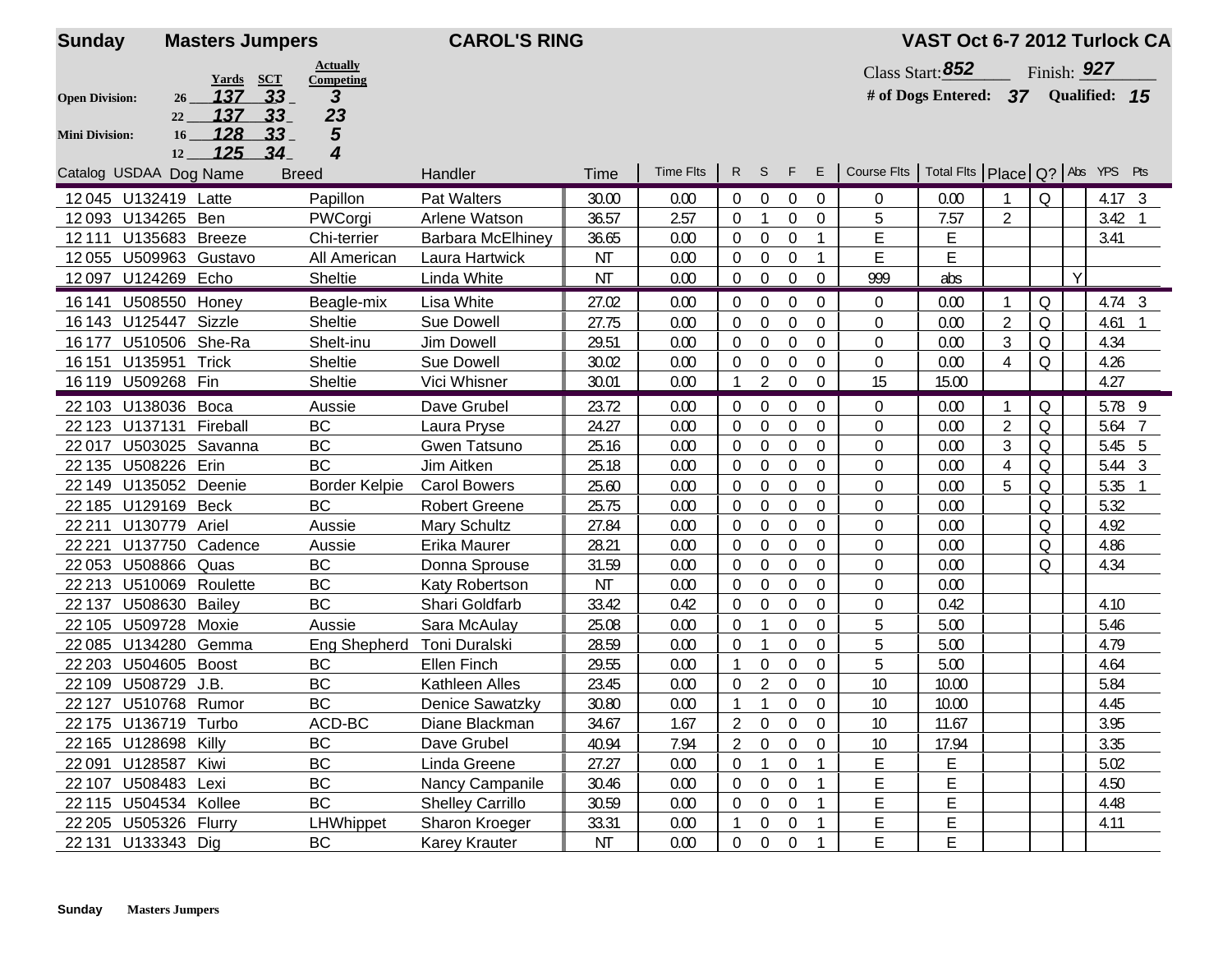| <b>Sunday</b>                                  | <b>Masters Jumpers</b>                                             |                                                                                       | <b>CAROL'S RING</b> |       |           |          |     |          |    |                                                     |                                          |    |          |               | VAST Oct 6-7 2012 Turlock CA |
|------------------------------------------------|--------------------------------------------------------------------|---------------------------------------------------------------------------------------|---------------------|-------|-----------|----------|-----|----------|----|-----------------------------------------------------|------------------------------------------|----|----------|---------------|------------------------------|
| <b>Open Division:</b><br><b>Mini Division:</b> | Yards<br>137<br>26<br>137<br>22<br>128<br>16<br><u> 125 </u><br>12 | <b>Actually</b><br>SCT<br>Competing<br>$-33$<br>3<br>23<br>33<br>33<br>5<br>- 34<br>4 |                     |       |           |          |     |          |    |                                                     | Class Start: $852$<br># of Dogs Entered: | 37 |          | Finish: $927$ | Qualified: 15                |
| Catalog USDAA Dog Name                         |                                                                    | <b>Breed</b>                                                                          | <b>Handler</b>      | Time  | Time Flts |          | R S | -F       | E. | Course Fits   Total Fits   Place   Q?   Abs YPS Pts |                                          |    |          |               |                              |
| 26 209                                         | U131589 Rowdy                                                      | BС                                                                                    | Cheri Van Bibber    | 24.81 | 0.00      | 0        |     | $\Omega$ |    | 0                                                   | 0.00                                     |    | $\Omega$ |               | 5.52                         |
| 26 189                                         | <b>U509618 Quik</b>                                                | BС                                                                                    | Carlene Chandler    | 24.62 | 0.00      | 0        |     | 0        |    | 10                                                  | 10.00                                    |    |          |               | 5.56                         |
| 26 219                                         | U503426 Brody                                                      | BС                                                                                    | Jim Aitken          | ΝT    | 0.00      | 0        |     |          |    |                                                     |                                          |    |          |               |                              |
| U132991<br>26 031                              | Grifter                                                            | BС                                                                                    | Gwen Tatsuno        | ΝT    | 0.00      | $\Omega$ |     | $\Omega$ |    | 999                                                 | abs                                      |    |          |               |                              |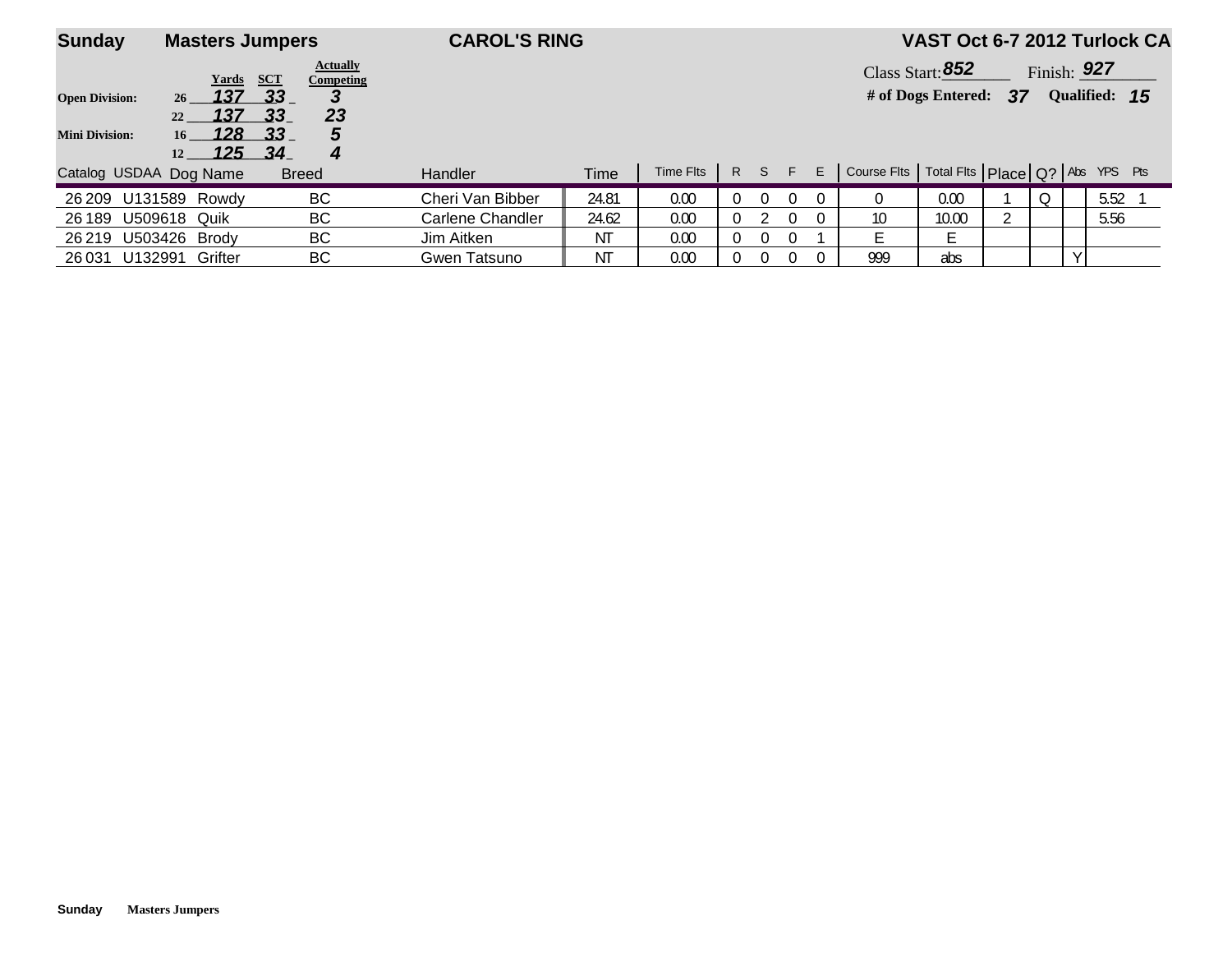| <b>Sunday</b>          | <b>Perf III Jumpers</b> |                                            | <b>CAROL'S RING</b>          |                |                  |          |                  |                      |                            |                                                     | VAST Oct 6-7 2012 Turlock CA |                |             |   |                   |               |
|------------------------|-------------------------|--------------------------------------------|------------------------------|----------------|------------------|----------|------------------|----------------------|----------------------------|-----------------------------------------------------|------------------------------|----------------|-------------|---|-------------------|---------------|
|                        | <b>Yards</b>            | <b>Actually</b><br><b>SCT</b><br>Competing |                              |                |                  |          |                  |                      |                            |                                                     | Class Start: 830             |                | Finish: 851 |   |                   |               |
| <b>Open Division:</b>  | 137<br>22               | 36<br>5                                    |                              |                |                  |          |                  |                      |                            |                                                     | # of Dogs Entered: 23        |                |             |   | Qualified: 11     |               |
|                        | 137<br>16               | 36<br>10                                   |                              |                |                  |          |                  |                      |                            |                                                     |                              |                |             |   |                   |               |
| <b>Mini Division:</b>  | 128<br>12<br>125<br>8   | 36<br>4<br>3<br>37                         |                              |                |                  |          |                  |                      |                            |                                                     |                              |                |             |   |                   |               |
| Catalog USDAA Dog Name |                         | <b>Breed</b>                               | Handler                      | Time           | <b>Time Flts</b> |          | $R$ S            | F                    | E                          | Course Flts   Total Flts   Place   Q?   Abs YPS Pts |                              |                |             |   |                   |               |
|                        |                         |                                            |                              |                |                  |          |                  |                      |                            |                                                     |                              |                |             |   |                   |               |
|                        | 08 199 U130736 William  | PWCorgi                                    | <b>Nell Davis</b>            | 29.24          | 0.00             | 0        | $\overline{0}$   | $\overline{0}$       | $\mathbf 0$                | 0                                                   | 0.00                         |                | $\Omega$    |   | $4.27$ 1          |               |
| 08 073 U136845 Fonzie  | 08 187 U119080 Brandy   | Papillon<br>JRT                            | Marti Fuguay<br>Jeanne Nixon | 24.66<br>40.85 | 0.00<br>3.85     | $\Omega$ | $\overline{0}$   | $\Omega$<br>$\theta$ | $\overline{0}$<br>$\Omega$ | 5<br>5                                              | 5.00<br>8.85                 | 2<br>3         |             |   | 5.07<br>3.06      |               |
|                        |                         |                                            |                              |                |                  |          |                  |                      |                            |                                                     |                              |                |             |   |                   |               |
| 12 1 25                | U126026 Bodee           | Poodle                                     | Marti Fuguay                 | 26.81          | 0.00             | 0        | $\mathbf 0$      | $\Omega$             | $\Omega$                   | $\Omega$                                            | 0.00                         |                | $\Omega$    |   | $4.77 \quad 3$    |               |
| 12121                  | U510986 Millie          | <b>Border Corgi</b>                        | Kathy Van Der Maa            | 35.08          | 0.00             | 0        | $\Omega$         | $\Omega$             | $\theta$                   | 0                                                   | 0.00                         | $\overline{2}$ | $\Omega$    |   | 3.65              | $\mathbf{1}$  |
| 12043 U512630 Ghillie  |                         | Sheltie                                    | Sherri Hollenbeck            | 25.90          | 0.00             | $\Omega$ |                  | $\Omega$             | $\mathbf 0$                | 5                                                   | 5.00                         | 3              |             |   | 4.94              |               |
| 12025 U510198 Clark    |                         | Pomeranian                                 | Mardee Jang                  | 48.42          | 12.42            |          | $\overline{0}$   | $\Omega$             | $\Omega$                   | 5                                                   | 17.42                        | 4              |             |   | 2.64              |               |
| U125635<br>16079       | Piper                   | Aussie                                     | Sue Rush                     | 22.54          | 0.00             | 0        | $\overline{0}$   | $\Omega$             | $\Omega$                   | $\Omega$                                            | 0.00                         |                | $\Omega$    |   | 6.08 <sub>5</sub> |               |
| 16 195                 | U124091 Annie           | <b>BC</b>                                  | Kathleen Alles               | 23.82          | 0.00             | $\Omega$ | $\overline{0}$   | $\Omega$             | $\theta$                   | 0                                                   | 0.00                         | $\overline{2}$ | Q           |   | 5.75              | $\frac{3}{2}$ |
| U502643<br>16 153      | Jinn                    | Aussie                                     | <b>Nicole Watts</b>          | 23.85          | 0.00             | $\Omega$ | $\mathbf 0$      | $\Omega$             | $\theta$                   | $\overline{0}$                                      | 0.00                         | 3              | $\Omega$    |   | 5.74              | $\mathbf{1}$  |
| 16089<br>U133967       | Lilv                    | All American                               | Mo Carroll                   | 29.62          | 0.00             | $\Omega$ | $\Omega$         | $\Omega$             | $\Omega$                   | $\Omega$                                            | 0.00                         | 4              | $\Omega$    |   | 4.63              |               |
| 16065<br>U506651       | Riley                   | Aussie                                     | Denice Sawatzky              | 30.37          | 0.00             | 0        | $\overline{0}$   | $\mathbf 0$          | $\mathbf{0}$               | $\overline{0}$                                      | 0.00                         |                | $\Omega$    |   | 4.51              |               |
| 16029                  | U511283 Sydney          | Aussie                                     | Karen Overstreet             | 31.01          | 0.00             | $\Omega$ | $\mathbf 0$      | $\Omega$             | $\mathbf 0$                | $\theta$                                            | 0.00                         |                | $\Omega$    |   | 4.42              |               |
| U500544<br>16 145      | Trek                    | Aussie                                     | Erika Maurer                 | 28.83          | 0.00             |          | $\boldsymbol{0}$ | $\Omega$             | $\theta$                   | 5                                                   | 5.00                         |                |             |   | 4.75              |               |
| U125087<br>16 157      | Trane                   | BC                                         | <b>Mike Kambeitz</b>         | 31.20          | 0.00             |          | $\overline{0}$   | $\Omega$             | $\Omega$                   | 5                                                   | 5.00                         |                |             |   | 4.39              |               |
| 16069                  | U135810<br>Wit          | <b>BC</b>                                  | Lauri Plummer                | 24.23          | 0.00             | $\Omega$ | $\overline{2}$   | $\theta$             | $\theta$                   | 10                                                  | 10.00                        |                |             |   | 5.65              |               |
| 16077                  | U507110 Cass            | <b>BC</b>                                  | <b>Nancy Tetrick</b>         | 29.86          | 0.00             | 0        | $\mathbf 0$      | $\Omega$             |                            | E                                                   | F                            |                |             |   | 4.59              |               |
| 16 129 U117541 Bud     |                         | BC                                         | Barbara McElhiney            | <b>NT</b>      | 0.00             | $\Omega$ | $\boldsymbol{0}$ | $\theta$             | $\Omega$                   | 999                                                 | abs                          |                |             | Y |                   |               |
| 22 167                 | U512556 Robin           | Golden Retr                                | Kathy Quiroz                 | 31.80          | 0.00             | 0        | $\overline{0}$   | $\Omega$             | $\Omega$                   | $\Omega$                                            | 0.00                         |                | $\Omega$    |   | $4.31 \quad 3$    |               |
| 22 173                 | U512695<br>Miko         | <b>Kelpie Cross</b>                        | Sara McAulay                 | 32.72          | 0.00             | $\Omega$ | $\overline{0}$   | $\Omega$             | $\theta$                   | $\theta$                                            | 0.00                         | 2              | $\Omega$    |   | 4.19              | $\mathbf{1}$  |
| 22 171                 | U501822 Tweed           | BC                                         | Bettina Keszthelyi           | 30.73          | 0.00             | 0        | $\mathbf 0$      | $\Omega$             |                            | E                                                   | E                            |                |             |   | 4.46              |               |
| U119818<br>22 169      | Tika                    | Craussie                                   | <b>Ellen Finch</b>           | ΝT             | 0.00             | 0        | $\boldsymbol{0}$ | 0                    |                            | E                                                   | Ε                            |                |             |   |                   |               |
| 22015 U123644 Brenn    |                         | <b>BC</b>                                  | <b>Carlene Chandler</b>      | <b>NT</b>      | 0.00             | 0        | $\overline{0}$   | $\Omega$             |                            | E                                                   | E                            |                |             |   |                   |               |